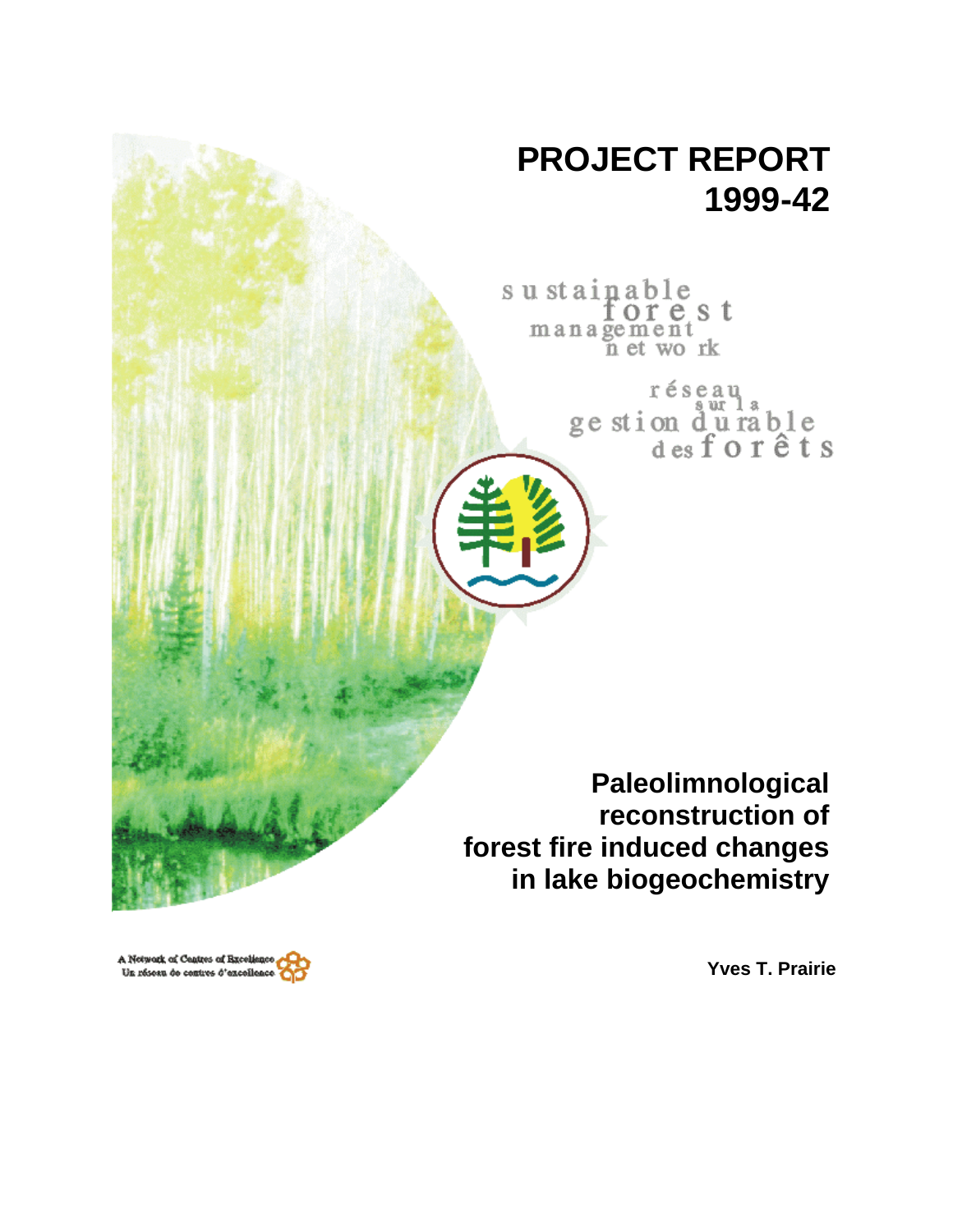For copies of this or other SFM publications contact:

Sustainable Forest Management Network G208 Biological Sciences Building University of Alberta Edmonton, Alberta, T6G 2E9 Ph: (780) 492 6659 Fax: (780) 492 8160 http://www.ualberta.ca/sfm/

ISBN 1-55261-058-6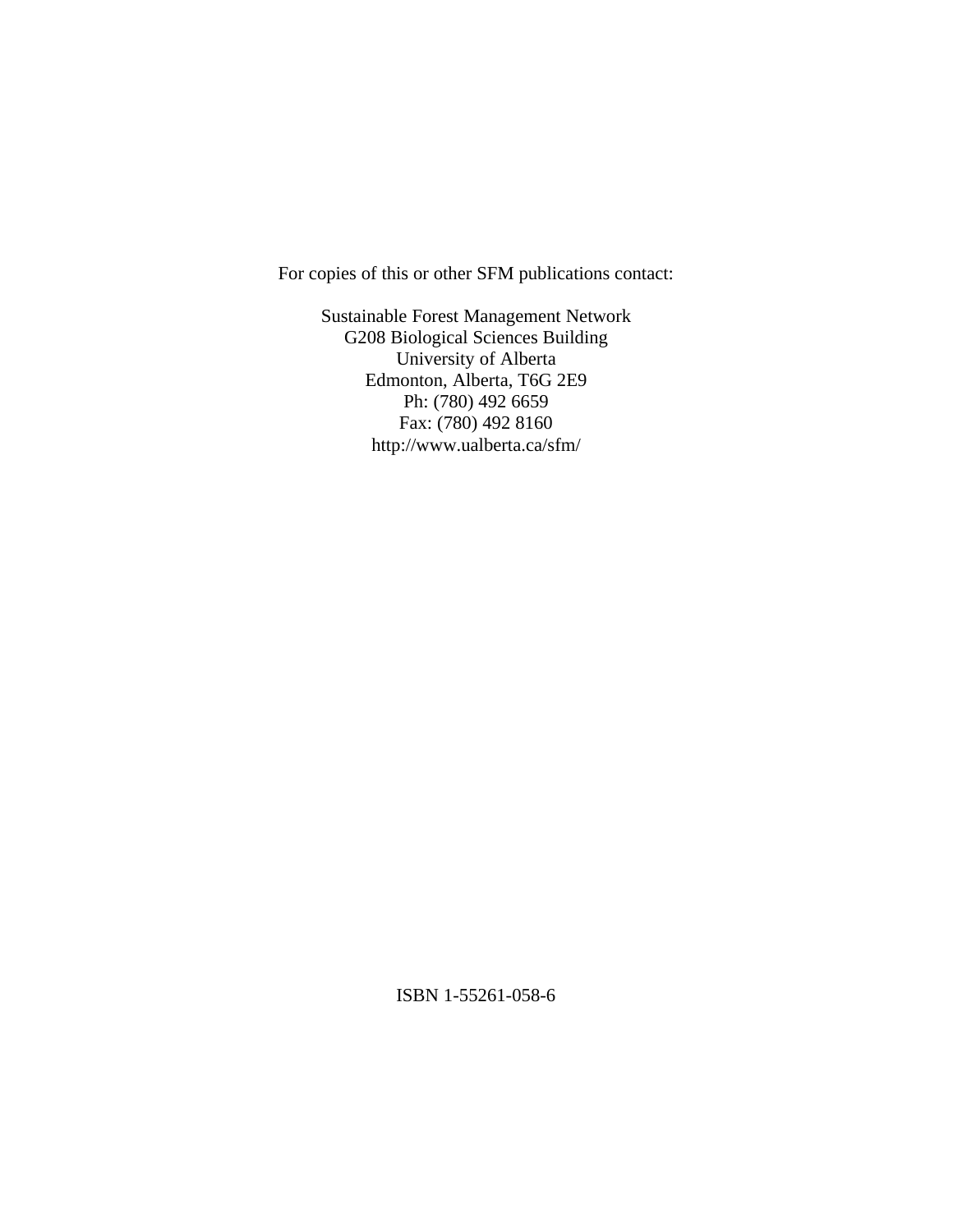# **Paleolimnological reconstruction of forest fire induced changes in lake biogeochemistry**

by

**Yves T. Prairie** Department of biological sciences, UQAM Box 8888, station Centre-ville, Montréal Québec, Canada H3C 3P8

**December 1999**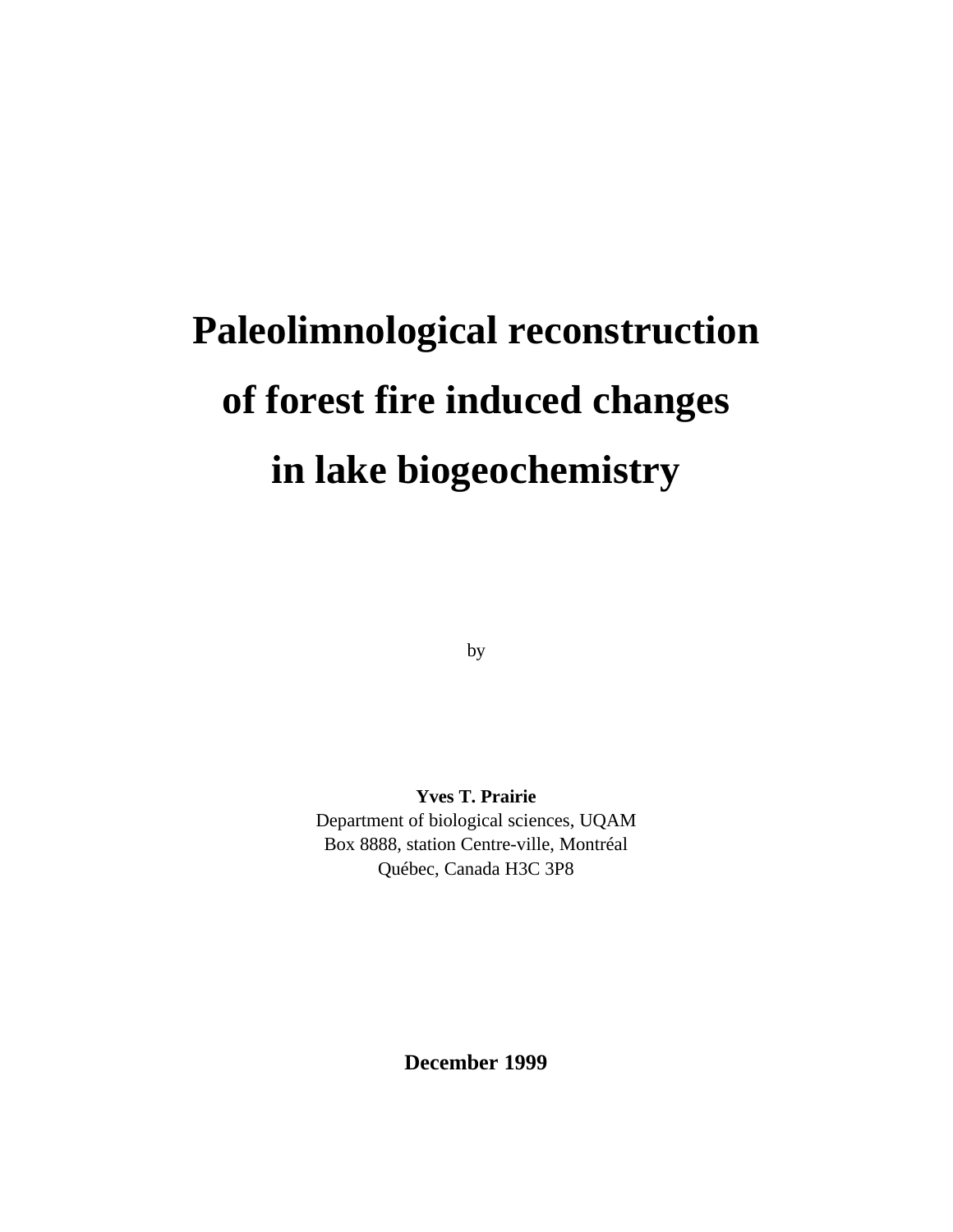## **SUMMARY**

This study was designed to assess the impact of a natural catchment perturbations (forest fires) on the chemistry of the lakes into which they drain. To this end, a survey of the chemistry of 42 lakes was undertaken to establish quantitative relationships between the specific composition of diatom assemblages and the present chemistry of these lakes. Using multivariate statistical techniques, we were able to construct reliable and precise predictive functions for lake pH, total phosphorus (an important nutrient) and Dissolved Organic Carbon concentrations.

Once developed, these relationships can be used to infer past values from the diatom assemblages found in sediment cores dating back several hundreds or thousands of years. We focused on 4 major fire events that occurred within the watershed of Lac Francis over the past 2000 years. Diatom-inferred values for pH and DOC did not show any significant changes in relation to fires. However, diatom-inferred total phosphorus significantly increased, on average, by a factor of 50% relative to pre-fire conditions. This enriching effect however, was relatively short-lived, lasting only about 10-15 years and quite variable between fires.

Over the past 2000 years, however, Lac Francis became progressively richer and the magnitude of the effect of fires on phosphorus enrichment appeared to have diminished. This suggests that oligotrophic lakes are the most sensitive lakes to natural perturbation.

We suggest that sustainable forest management require the development of practices that maintain similarly low or ephemeral effects on the generation and transport of solutes from watersheds to lakes.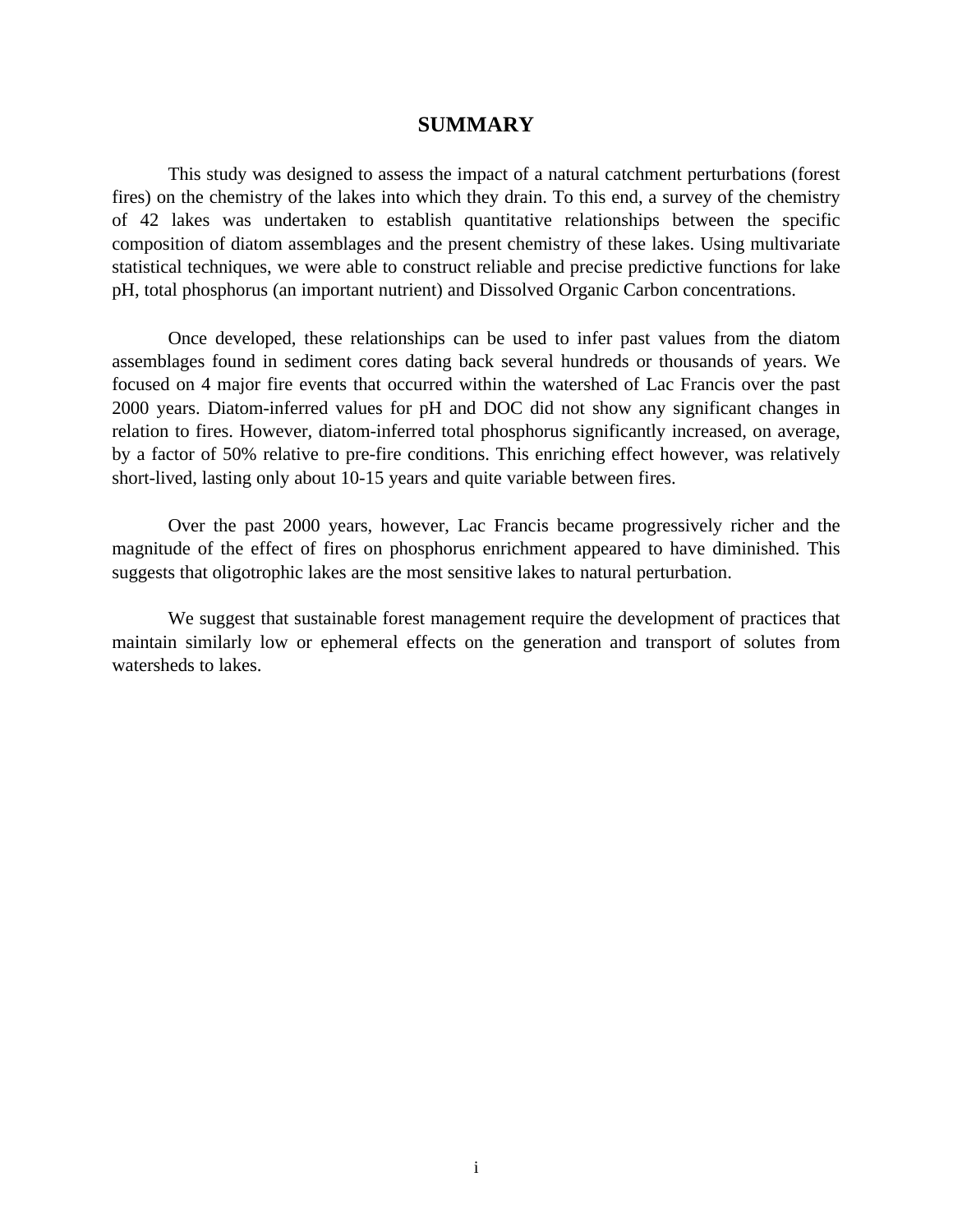## **ACKNOWLEDGEMENTS**

I would like to thank the following individuals for their contribution to the work summarized in this report. My graduate students Mihaela Enache (M.Sc) and Aline Philibert (Ph.D.) provided me with scientific challenges. Their enthusiasm with diatoms proved not only fruitful but also good fun. The difficulties of field work were immensely eased by the competent help of my field assistants: France Handfield, Dany Diotte, Marlène LeBel, Pascal Tremblay, Claude Perrault, and Alexandre Soucisse (also for his help with GIS). Laboratory technician Chantal de Montigny managed to clear away those samples with high efficiency. Many fruitful discussions ensued through these projects and the forums the SFM-NCE, most notably with Richard Carignan, Yves Bergeron, Pierre Richard, Christopher Carcaillet and Sébastien Lamontagne. Of course, all this work could not have been done without the financial support of the SFM Network of centres of Excellence. These individuals and agencies are gratefully acknowledged.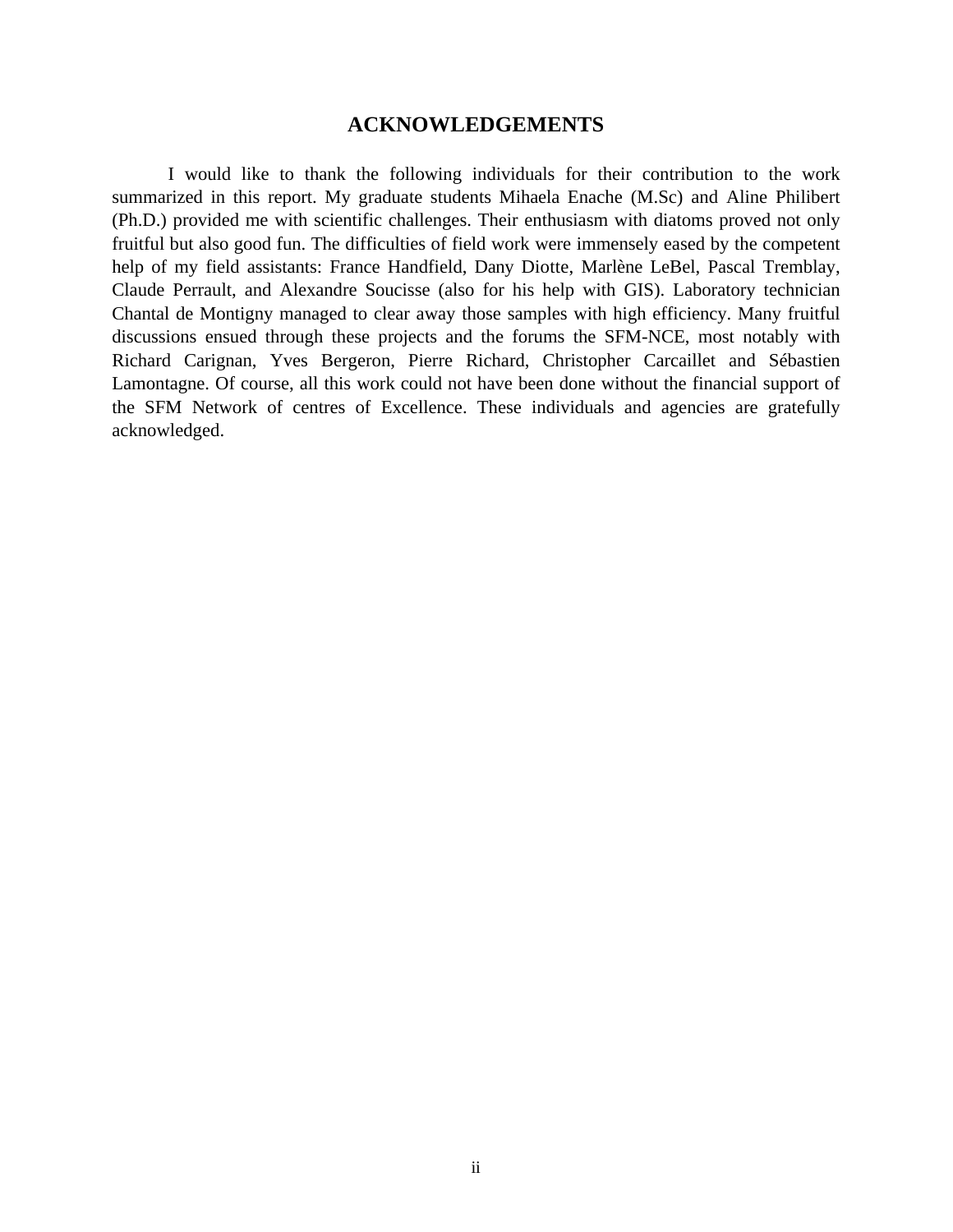## **INTRODUCTION**

Sustainable forestry management cannot be achieved or indeed conceived of independently of the natural state of the ecosystem in which the forest grows. Baseline characteristics as well as the natural variability in both space and time are key attributes of the template from which forest harvest practices must be decided. However, measures of baseline characteristics and natural variability are very difficult to obtain in relatively short-term studies (a few years).

In the boreal forest, much of this natural variability stems from the periodic occurrence of large perturbations, the most important of which is believed to be forest fires (Bergeron, 1991). Because of its ecological importance, forest fire is one of the most documented natural disturbance factor in the boreal forest (Wright and Heinselman, 1973; Chandler *et al*, 1983; Dansereau and Bergeron, 1993; Liski, 1998). Forest fires affect radically the structure and the dynamics of the boreal forest and acts as a reset mechanism for the successional sequence.

There is growing consensus that harvest practices modeled on the characteristics of natural perturbations are most likely to be sustainable. Although one can reasonably develop forest harvest practices that mimic the frequency and extent of forest fires, proper sustainable forest management implies also that the properties of the land (hydrology and geochemistry) are maintained, i.e. that chemical losses to the surface waters draining that land are not significantly greater than losses occurring during natural perturbations such as fires. While several authors (Bayley *et al*., 1992; Wright, 1976; McColl and Grigal, 1975) reported increased nutrient and base cation export from burned catchments, others (e.g. Lewis, 1974; Richter and Rolston, 1982) argue that no important changes take place in the litter and in the fluxes of nutrients, sulfur and base cations from burned areas. These results, clearly contradictory at times, reflect the complexity of the processes induced by forest fires on the watershed area and the modulating influence of regional conditions. It is therefore difficult *a priori* to predict what effect fires will have on lakes draining these catchments.

The main objective of this research project was to assess several aspects of the impact of natural perturbations (forest fires) on the biogeochemistry of lakes. Here, we use lakes as the ultimate integrators of the chemical changes occurring in the catchments following perturbations. Using a long-term database, afforded by the use of paleolimnological tools, we examined a) whether fires affected the chemical losses from catchments (and hence chemical status of the lakes), b) the magnitude and duration of these altered losses, c) the natural variability of the impacts of successive fires within a catchment on lake chemistry.

To answer these questions, one needs a long-term record of both fire occurrence and of lake chemistry. Although direct measurements are not possible in this case, paleolimnological tools can be used to infer past value of the lake chemical variable over several millennia and micro-charcoal analysis permits the identification of past fires as well.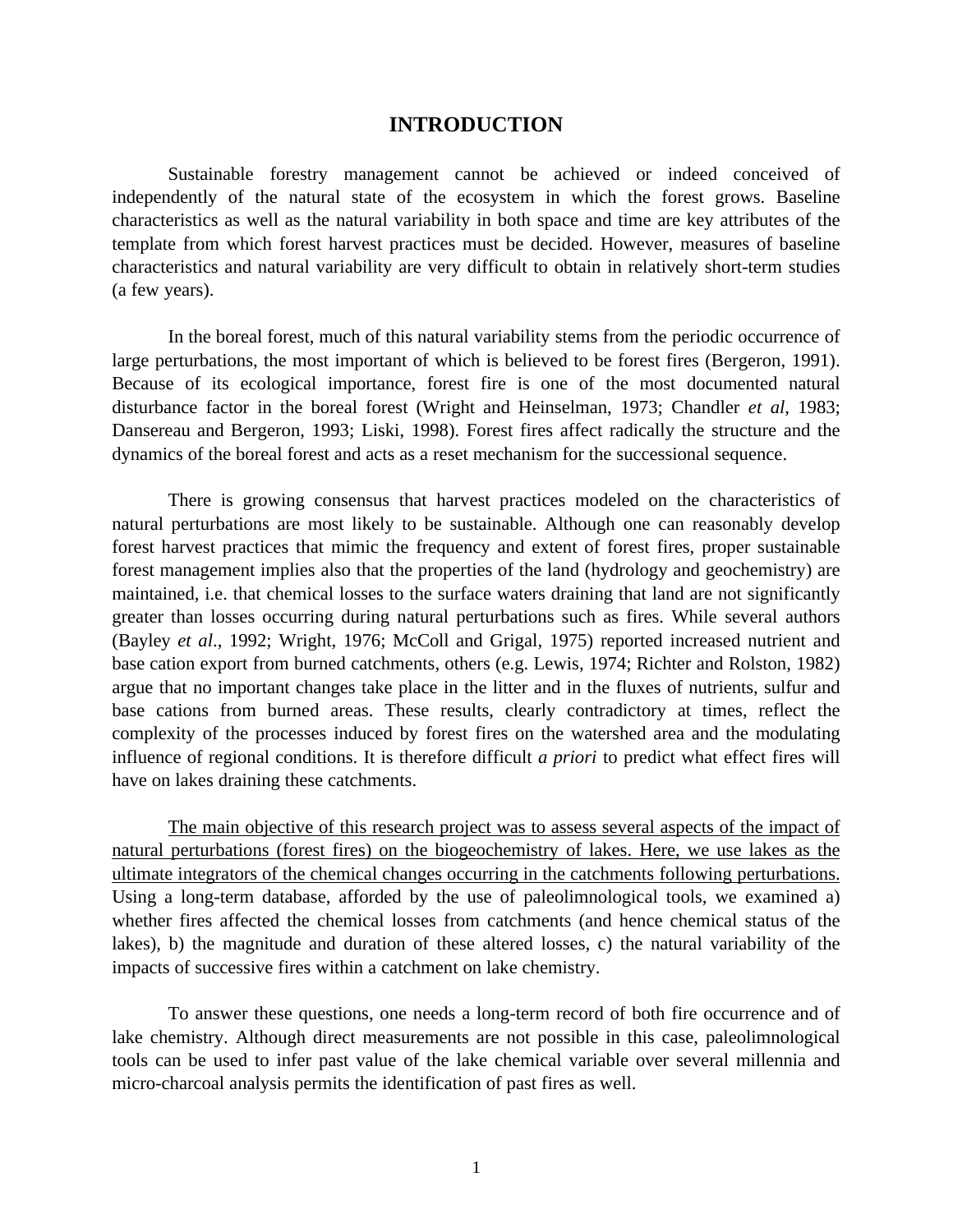Briefly, paleolimnological reconstructions proceed in two main steps. In the first, we establish the quantitative relationships between modern fossil indicators (here, diatoms) and present day lake chemistry from a data set of several lakes. In the second, the relationships developed in the first step are applied to fossil diatom assemblages within a sediment core spanning several millennia of sediment accumulation. The main results of these two components are presented below separately under calibration and reconstruction.

In addition to these specific objectives, we used our lake database to examine the natural factors controlling lake chemistry in this particular region. Because the area has a unique geological (Holocene) history (see study sites section), we needed to confirm that the factors known to influence lake chemistry in other regions also applied to lakes located on the Clay Belt.

#### **Study sites**

The relationships between diatoms assemblages and lake chemical variables were developed from a so-called calibration set of 42 lakes located in the Abitibi region of Quebec and covered more than  $16500 \text{ km}^2$  in area (Fig. 1). The lakes were chosen according to the following criteria: a) only headwater lakes so as to minimize the influence of within-lake retention of nutrients, b) no significant perturbation (natural or man-made) within its recent past (15-20 years). This region is unique within the Canadian Shield and the boreal forest in that it is part of the Clay Belt, an area rich in clay derived from the sedimentation process of the large proglacial freshwater L. Ojibway which covered the area for about 2000 years (from 10000 to 8000 yrs BP).

The geology, morphology, vegetation and soils of the study area are heterogeneous. Geologically, the study area belongs to the Abitibi Subprovince of the Canadian Shield. It is a large folded geosynclinal area from Timmins to Chibougamau which is made up of volcanic and sedimentary rocks (GSC, 1990).



**Figure 1.** Location of the 42 lakes used in the diatom-lake chemistry calibration

Geological substratum of the watersheds surrounding our lakes show a high petrographical variability: from granitic or granodioritic substratum (lakes KI, Altura, Deux Montagnes, Petit Aldas), intermediate (KJ, Ducharme), to basaltic (Brunet, Pas de Fond, Landry, Francis) or sedimentary substratum (Arsenault, Long, Morillon, Vert). Some lakes (Fabie, Poison) have many types of rocks in their substratum (personal observations and geological charts ). The surficial geology is very heterogeneous but contains eskers, organic material, and glaciolacustrine deposits from proglacial lake Ojibway.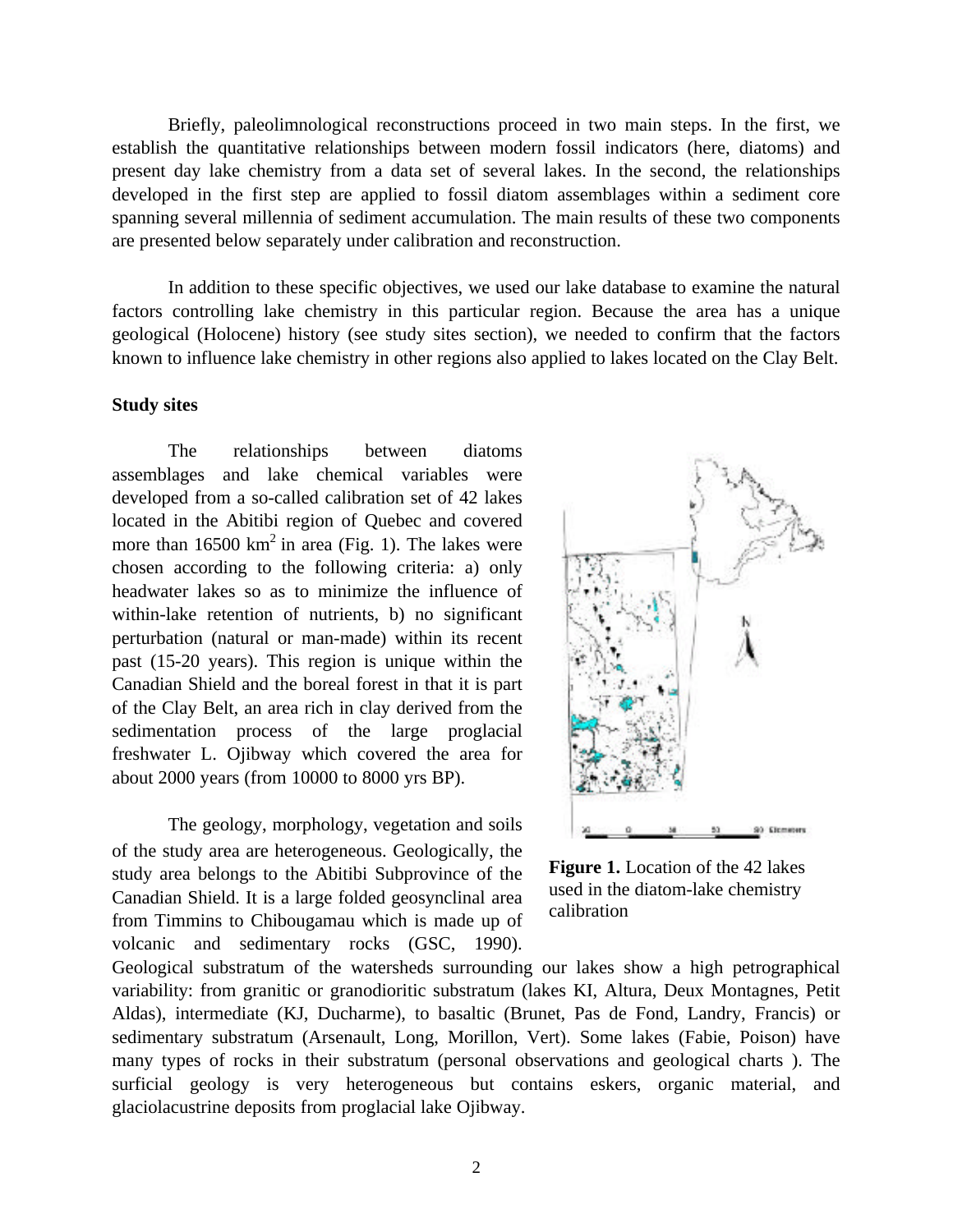Vegetation is primarily represented by coniferous boreal forest. In the south part of the study area (below 49°N) balsam fir (*Abies balsamea*), white birch (*Betula papyrifera*) and white spruce (*Picea glauca*) are dominant on mesic sites whereas black spruce (*Picea mariana*), eastern cedar (*Thuja occidentalis)*, larch (*Larix laricina)* associated to ash (*Fraxinus nigra)* and elm (*Ulmus americana)* are dominant on bogs and hydric sites. Species of poplar (*Populus tremuloides, P. balsamifera),* birch (*Betula papyfera*) are dominant on sites that were affected by forest fires (Bergeron and Dubuc, 1989). The northern part is dominated by species of spruce (*Picea glauca, Picea mariana*) and pine (*Pinus banksiana*). Many lakes are surrounded by *Sphagnum* peats (e.g. Ducharme, Francis).

Once the calibration between diatoms and lake biogeochemical variables is established, we applied the resulting transfer functions to quantitatively reconstruct past values of these variables in a lake for which we also established the fire chronology. The lake chosen was Lac Francis, a small kettle lake rich in nutrients and colored organic acids (see table 1 for general characteristics of L. Francis). The sediments (nearly 3 m of sediments, covering the entire Holocene) are discontinuously laminated and thus provide us with a reliable chronology (see Carcaillet et al., submitted) for a detailed account of the lake's sedimentation chronology.

| Area L $(km^2)$                 | 0,01   | $NT(\mu g l^{-1} N)$                         | 565,5  |
|---------------------------------|--------|----------------------------------------------|--------|
| Area D $(km^2)$                 | 0,21   | NTD $(\mu g l^{-1} N)$                       | 381,75 |
| ALT(m)                          | 305    | $NO_3$ (µg $1^{-1}N$ )                       |        |
| Slope $(\text{deg})$            | 1,3522 | NH <sub>4</sub> ( $\mu$ g l <sup>-1</sup> N) | 12     |
| $Z$ max $(m)$                   | 6,1    | PT $(\mu g l^{-1} P)$                        | 27,5   |
| pH                              | 5,54   | PTD $(\mu g l^{-1} P)$                       | 8      |
| Alka( $\mu$ eql <sup>-1</sup> ) | 70,5   | Chla $(\mu g l^{-1})$                        | 32,95  |
| Secchi (m)                      | 0,8    | $DOC$ (mg $l^{-1}$ )                         | 14,55  |

Table 1. Principal characteristics of Lac Francis

# **METHODS**

#### *Sampling*

The 42 lakes were sampled twice during June-August 1996  $(n=20)$  and 1997  $(n=22)$ . Surface sediment samples were collected in the deepest area using a Kajak-Brinkhurst gravity corer (Glew, 1991). The uppermost cm of sediment was carefully extruded in the field, kept in cool storage and returned to the laboratory for subsequent analyses. These samples were considered to provide an integrated sample (in space and time) of the diatom taxa that accumulated over the previous few years. Measurements of Secchi transparency, temperature and dissolved oxygen profiles, alkalinity and pH were carried out in the field. Integrated surface water samples of the epilimnion were collected in clean polyethylene bottles and immediately transferred in acid-washed and rinsed glass tubes (triplicates) for nutrient analyses. Chemical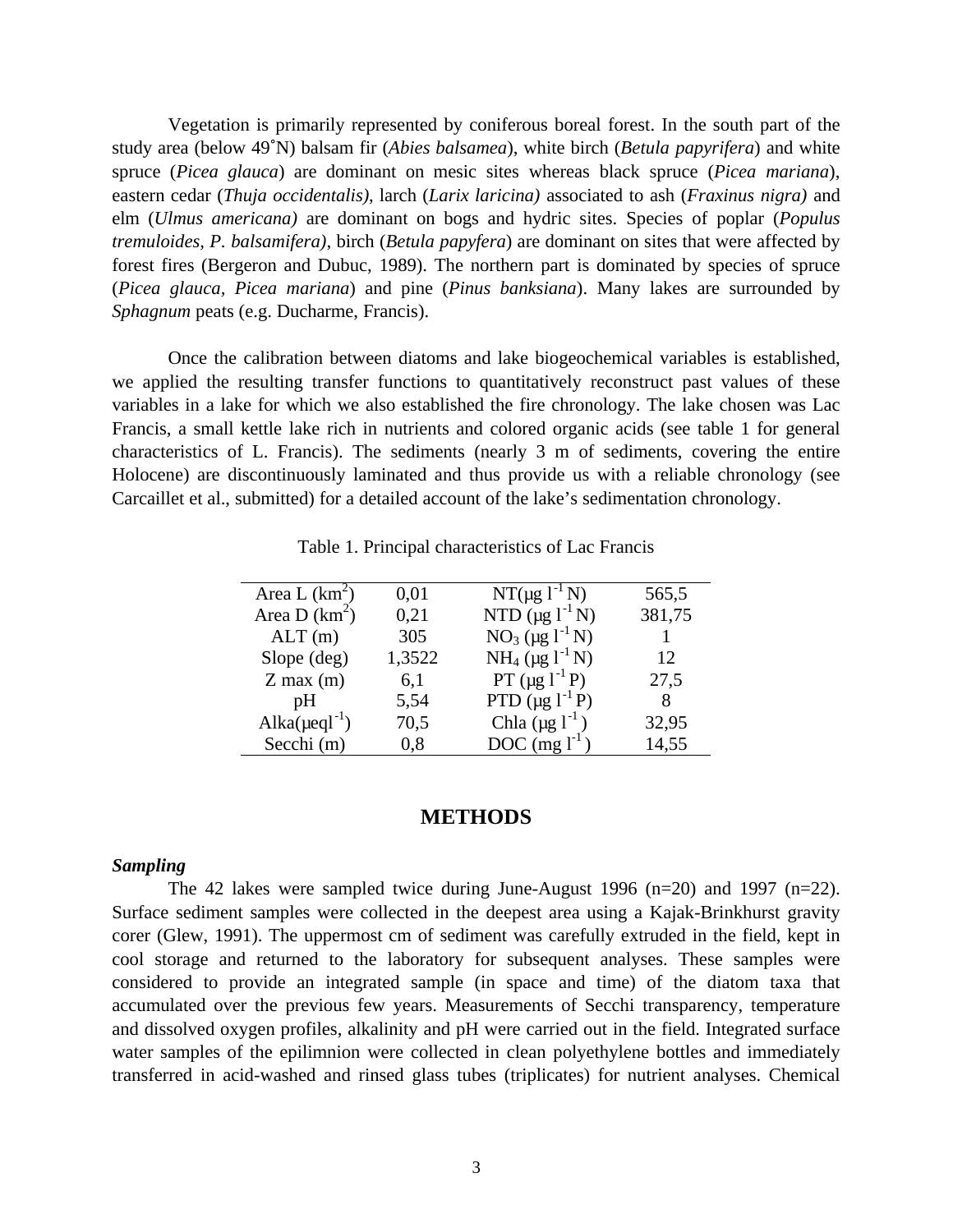analyses were performed on an autoanalyser using standard methods. Further details on the sampling methods used can be found in Enache and Prairie, submitted).

#### *Diatom analysis*

Diatoms are a group of microscopic algae characterized by a siliceous shell called frustule which can remain intact after their death for thousands of years. The shape and ornamentation of the frustule is sufficiently characteristic and well preserved to identify each cell to the species or variety level (Fig. 2). Preparation of diatom samples followed standard methods (Battarbee, 1973, 1986) used for sediment samples without CaCO<sub>3</sub>. For each sample, a minimum of 500 diatom valves was identified and counted with a Leica DMR microscope under oil immersion objectives at 1000X-1600X magnification along random transects. Diatom taxonomy followed standard floras (see Enache 1999 for details) and many other references. Because a high taxonomic precision is very important in quantitative paleoenvironmental studies (Birks, 1994), diatom taxa were carefully identified to the lowest taxonomic level (i.e. variety and *formae*). Sediment samples, microscope slides and cleaned diatom slurries are stored at the Department of Biological Sciences, UQAM, Quebec, Canada.



**Figure 2** Example of a diatom frustule showing specific ornamentation (*Stauroneis sp.*)

#### *Statistical analyses*

Ordination in reduced space allows the derivation of quantitative information on the relationship among descriptors (species, environmental variables) as objects (sites) (Legendre and Legendre, 1998). All paleoecological reconstruction require the use of a heavy arsenal of multivariate statistical techniques. The details of the approach used in this study are given in Enache and Prairie (submitted) and will be omitted here. The basic idea is that a quantitative relationship is built between the diatom assemblages (i.e. the relative abundances of each diatom species) and the chemical variables.

## **RESULTS**

#### *Relationships between diatom assemblages and lake chemistry*

Suitably for the calibration portion of this project, the lakes displayed a wide range in limnological characteristics covering many spectra: from oligotrophic to eutrophic, acid to basic, and clear to dystrophic. The general characteristics of the lakes are given in Table 2.

Such wide spectra are rare within a restricted geographical region and likely reflect the complex and heterogeneous nature of the terrain, a legacy of the glaciers and the large proglacial L. Ojibway. In each of these lakes, surface sediments representing the last few years of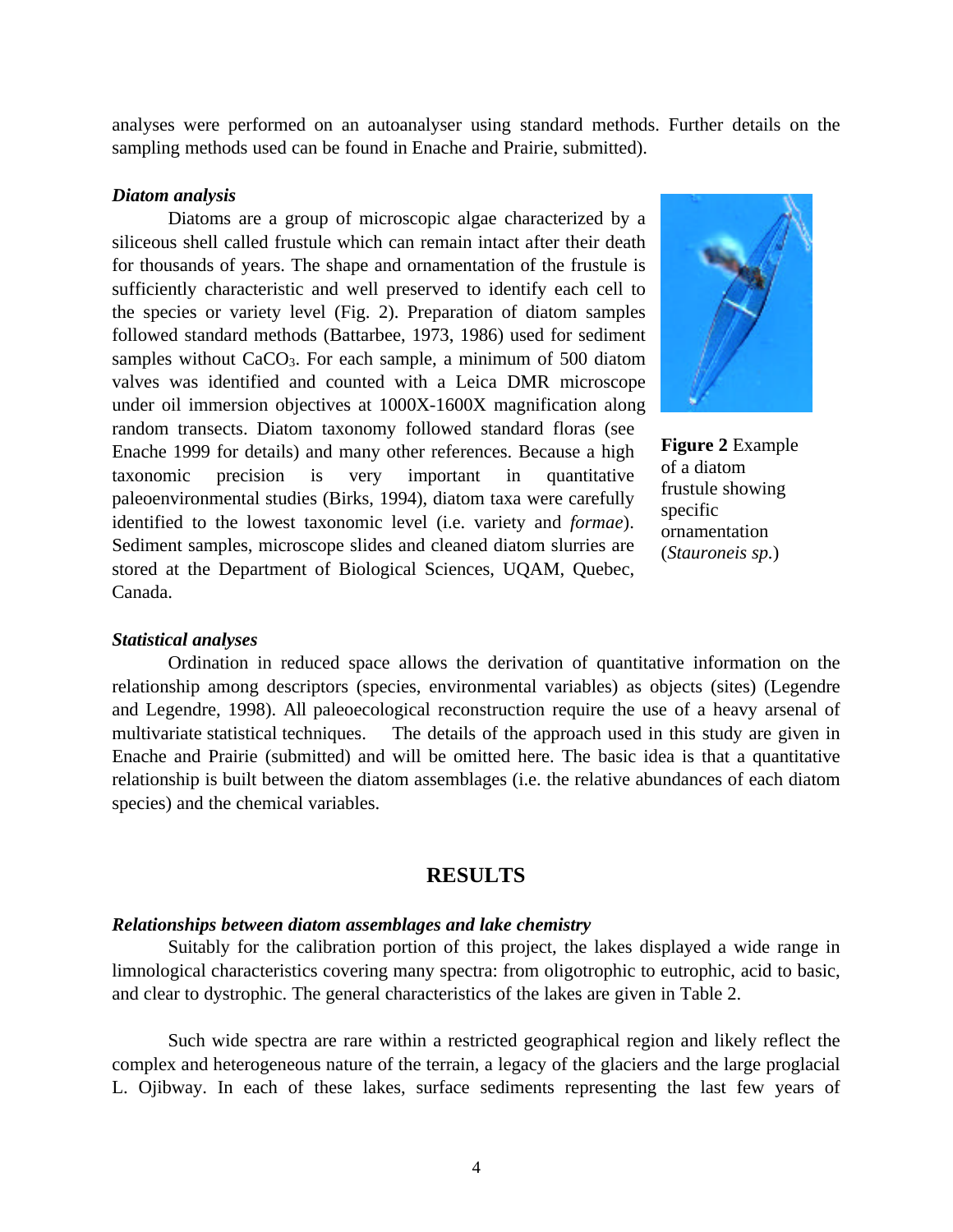sedimentation were collected along with several geochemical variables of the lake water itself (total phosphorus, total dissolved phosphorus, total nitrogen, total dissolved nitrogen, nitrates, ammonia, DOC, pH, alkalinity, major cations, conductivity, temperature and oxygen profiles,...) In all, over 250 diatoms species were identified and counted. After processing the data with multivariate statistical techniques, final transfer function models (the actual mathematical relationships between diatoms and lake chemistry) were constructed using WA-PLS algorithms developed in our laboratory. These yielded highly significant predictive models to describe and predict pH, total phosphorus (TP, the most important nutrient in lakes) and dissolved organic carbon (DOC) as a function of diatom assemblages. These variables are particularly important to the biology of lakes. In this region, as in many others in Canada, phosphorus is the primary nutrient limiting algal growth, DOC the main determinant of lake transparency and pH is a key variable controlling the speciation of many elements and compounds. The predictive power of these models is illustrated in Fig. 3 as plots of observed against predicted values. Our results showed that pH could be very accurately predicted ( $r^2$ =0.89), followed by phosphorus ( $r^2$ =0.77) and lastly DOC  $(r^2=0.65)$ . Greater details on the methodology used to construct these models can be found in Enache and Prairie (a, submitted) and Enache (1999). In terms of predictive power, these models are as good or better than similar models developed in other regions of the world.

|                 | min  | average | max    |
|-----------------|------|---------|--------|
| <b>NT</b>       | 79,0 | 333,1   | 1489,5 |
| <b>NTD</b>      | 39,0 | 243,6   | 1172,5 |
| NO <sub>3</sub> | 0,0  | 4,6     | 35,0   |
| NH <sub>4</sub> | 3,5  | 31,5    | 657,0  |
| PT              | 2,8  | 12,9    | 52,0   |
| <b>PTD</b>      | 0,5  | 5,0     | 15,5   |
| pH              | 4,2  | 6,2     | 8,0    |
| Chla            | 1,5  | 10,7    | 245,5  |
| <b>DOC</b>      | 1,8  | 9,9     | 18,5   |
| Secchi          | 0,3  | 2,1     | 6,6    |
| Alka            | 5,0  | 331,3   | 2495,0 |

Table 2. General chemical characteristics of the 42 lakes. All nutrient and chlorophyll concentrations in  $\mu$ g l<sup>-1</sup>. Alkalinity in  $\mu$ eq l<sup>-1</sup> and DOC in mg l<sup>-1</sup>.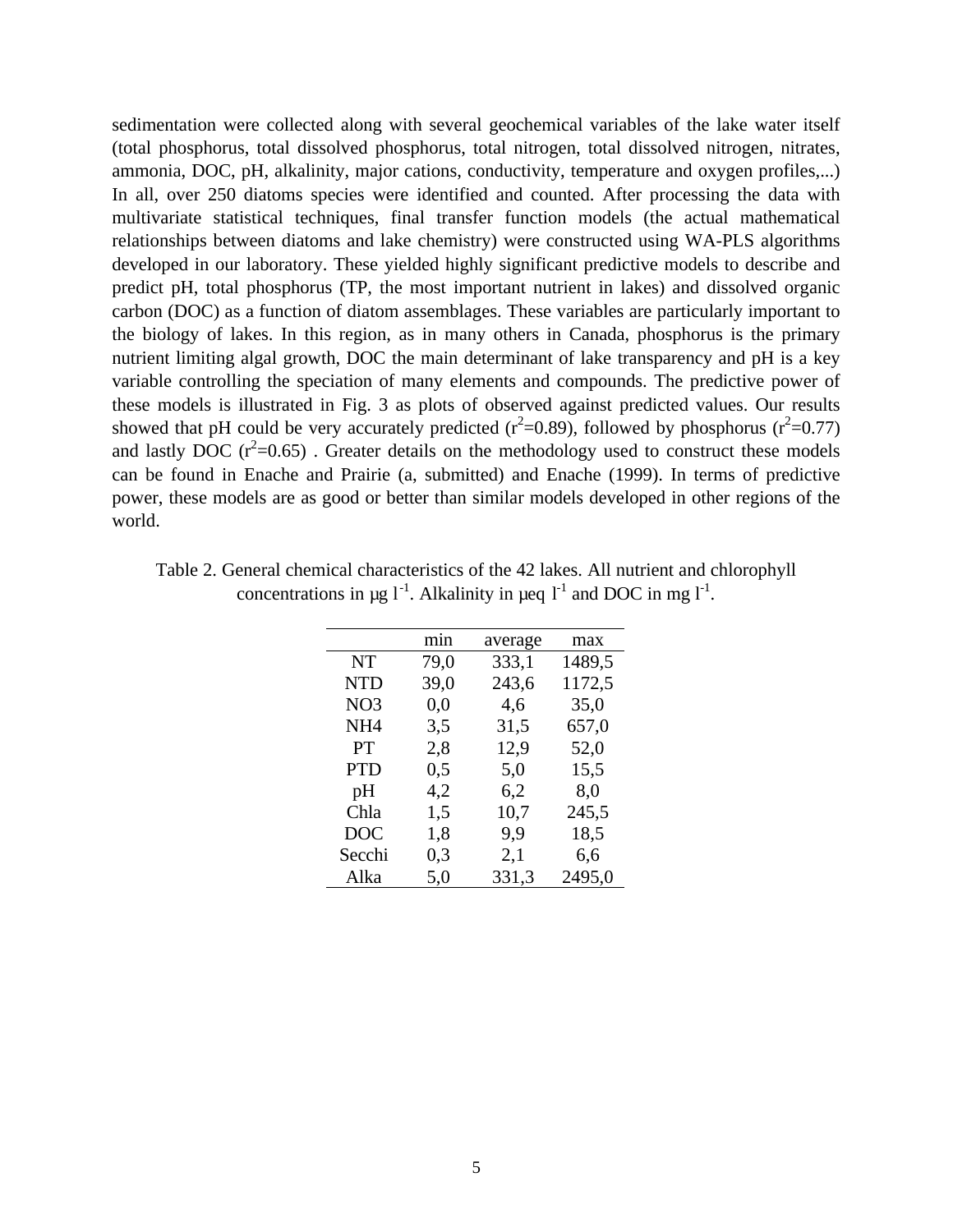

**Figure 3** Observed against predicted values from WA-PLS models for pH, total phosphorus and DOC.

#### *Reconstruction*

Using the models developed as described above, we reconstructed the lake chemistry history of L. Francis in relation to the historical fire events that occurred on its watershed. The fire levels were identified using micro-charcoal analysis (Carcaillet et al.,b submitted). Sediments slices above, within and below the charcoal horizons were processed for diatom analysis. In all we examined diatom samples surrounding 4 fire events that have occurred during the last 2000 years.

Fluctuations in diatom abundance and species composition generally reflect changes in environmental factors. Diatom-inferred total phosphorus values revealed important chemical changes in the fire or post-fire levels. As with the total diatom abundance, the most important changes were detected in the oldest fires studied . **Diatom-inferred total phosphorus revealed important increase of TP concentrations within these fire disturbance levels.** Relative to pre-fire concentrations, TP values increased by about 4 ugl-1 and 13 ug l-1, respectively. In the most recent fire events, diatom-inferred values showed some increase in TP concentrations but less important as in preceding cases. To compare the relative impact of forest fires on TP concentrations among the 4 studied fires, we calculated the ratio between fire (and post-fire values) and the mean of the pre-fire values.

The results, illustrated in Fig. 4, show that there is a highly significant difference between pre-fire and fire values  $(p<0.01)$  and between fire and post-fire values  $(p<0.01)$  but that the difference between pre and post-fire values is not statistically significant (p>.05). The two oldest fire perturbances studied here had a very important impact on lake water TP concentrations with increase of 55% and 150% relative to pre-fire concentrations, respectively. In contrast, the more recent fires had much lower or no detectable impact on the TP concentrations with maximum increases of only 20% and 1%, respectively. Thus, while fires have an overall effect on lake TP concentrations (on average an increase of 51%), the magnitude of the effect varies considerably from fire to fire. Given that the lake's nutrient status has become progressively enriched over the past 2000 years (Fig. 5), it suggests that fire may exert a relatively smaller impact on already eutrophic systems.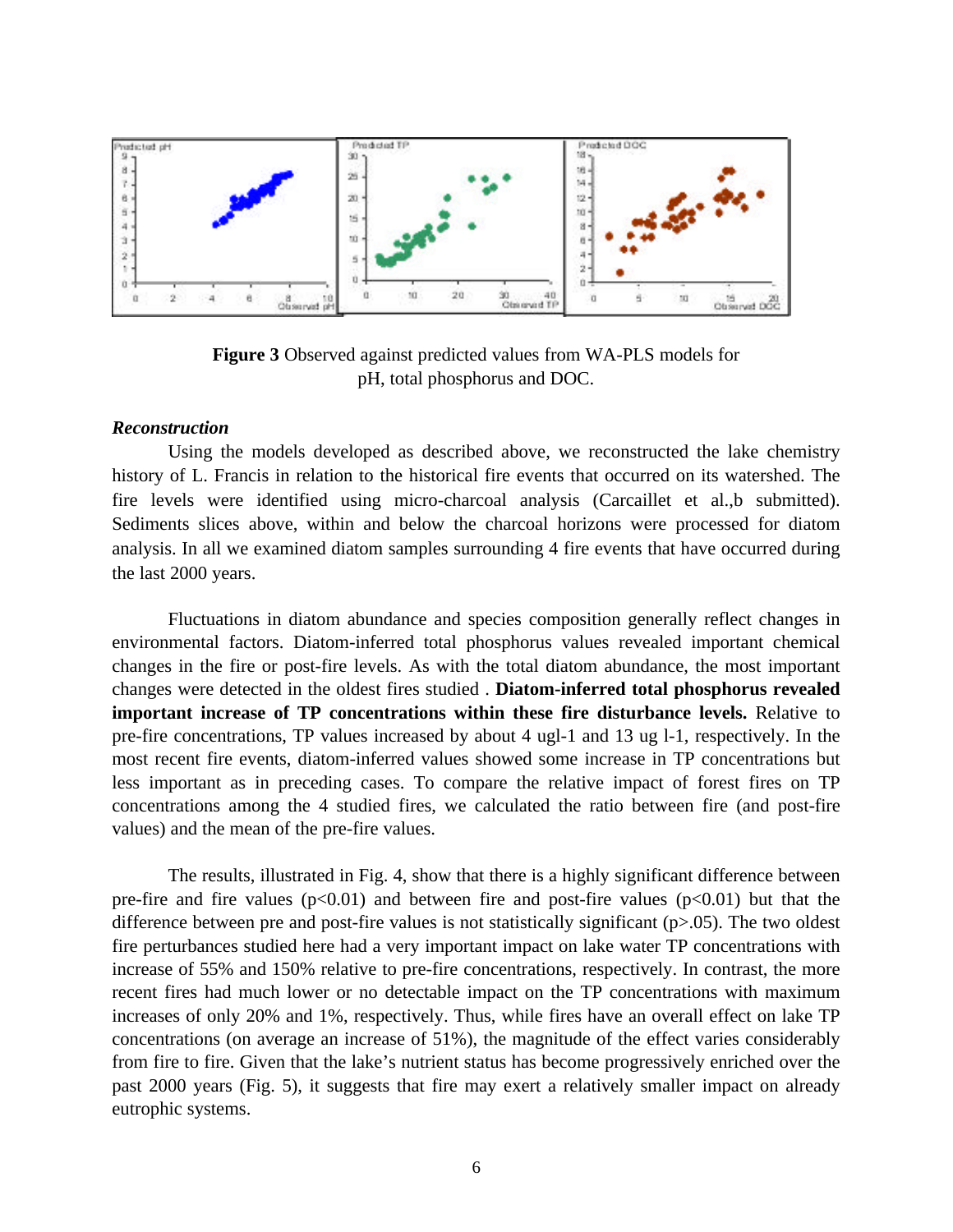

**Figure 4.** Relative increase in phosphorus concentration in pre-fire, fire, and post-fire sediment



horizons, as inferred by diatoms

**Figure 5.** Diatom-inferred TP concentrations over the past 2000 years

#### *pH and DOC*

While fires can affect the nutrient status of the lakes, diatom-based paleo-reconstruction of pH and DOC in L. Francis showed little effects of fires on lake DOC and inconsistent effects on pH . In the oldest fire studied, there was a trend for the pH to be more acid after the fire while in the subsequent fire studied the tendency was reversed with an apparent increase of about 0.5 pH unit. Overall however, we did not find any significant difference between pre-fire, fire and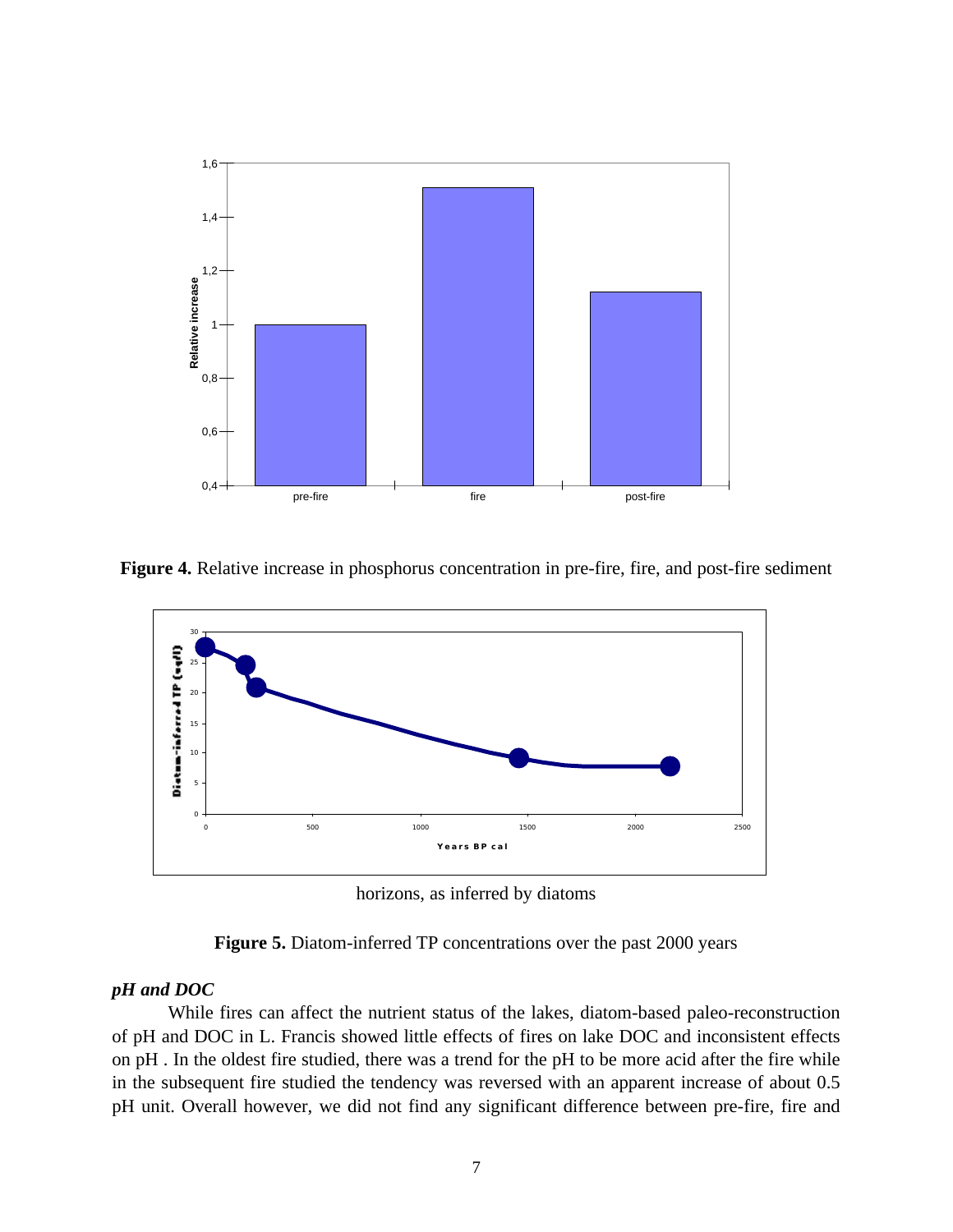post-fires values (p>.05) for either DOC or pH. Similar results were obtained by Carignan et al., (1998) and Lamontagne et al., (accepted) in their comparison of lakes within recently burnt catchments with unperturbed systems from the Haute-Mauricie region of Quebec (about 200 kms east of L. Francis). These results contrast with those of Rhodes and Davis (1995) and Korhola et al. (1996) who inferred higher pH resulting from fires, presumably due to the input of alkaline ashes. We suggest that a possible higher alkaline inputs may have been counter-balanced by the much higher input of the acid nitrate anions following fires (Lamontagne et al., accepted). It is also possible that the magnitude of the fire-impact on pH and DOC concentration exists, but that it is much more short-lived than for phosphorus and therefore less readily detectable from sediment slices pooling several years.

# **IMPLICATIONS FOR MANAGEMENT**

Our results have several implications in forest management practices. First, it sets a baseline against which the impact of anthropogenic perturbations can be compared. As far as we could determine, forest fires have little impact on both the pH and DOC concentrations in lake water of this region. If forest harvesting practices are to maintain these same characteristics, they will have to be performed so as to minimize solute transport from the watersheds. In practice, this means avoiding areas of the land saturated with water. Indeed, these saturated zones are typically the main site of exchange and transport of nutrients and DOC from the catchments to the receiving bodies of water. In this respect, our results on the natural factors affecting lake chemistry suggests that the impact of forest harvest will be largest in areas of very low relief (low slope gradient). However, this was not the case for the important lake nutrient phosphorus. Average increases of 50% over pre-perturbation concentrations were detected in L. Francis albeit with considerable variability among fires.

Second, our results indicate that although forest fires do have a measurable impact on the nutrient (phosphorus) status of the lakes within, that impact is relatively short-lived (around a decade). Again, to be sustainable, forest management practices should therefore maintain this characteristic as well. Our work on the natural factors influencing lake chemistry suggests that the impact of forest harvest is largest in areas of low relief (low slope gradient).

Third, our results also indicate that a key variable in determining the sensitivity and response of a particular lake to natural disturbances (in our case, the effect of forest fires on lake phosphorus levels) is its initial chemical balance. Nutrient-rich lakes did not appear as sensitive to fire impacts. It this is indeed the case, it is likely to be reflected in the lakes'response to *other* types of perturbations as well, such as forest harvesting.

Finally, our work shows that paleolimnological tools have the power to address questions and provide answers relevant to the forest managers on a time scale not amenable to experimental manipulations. Given that the long and arduous work of calibration is now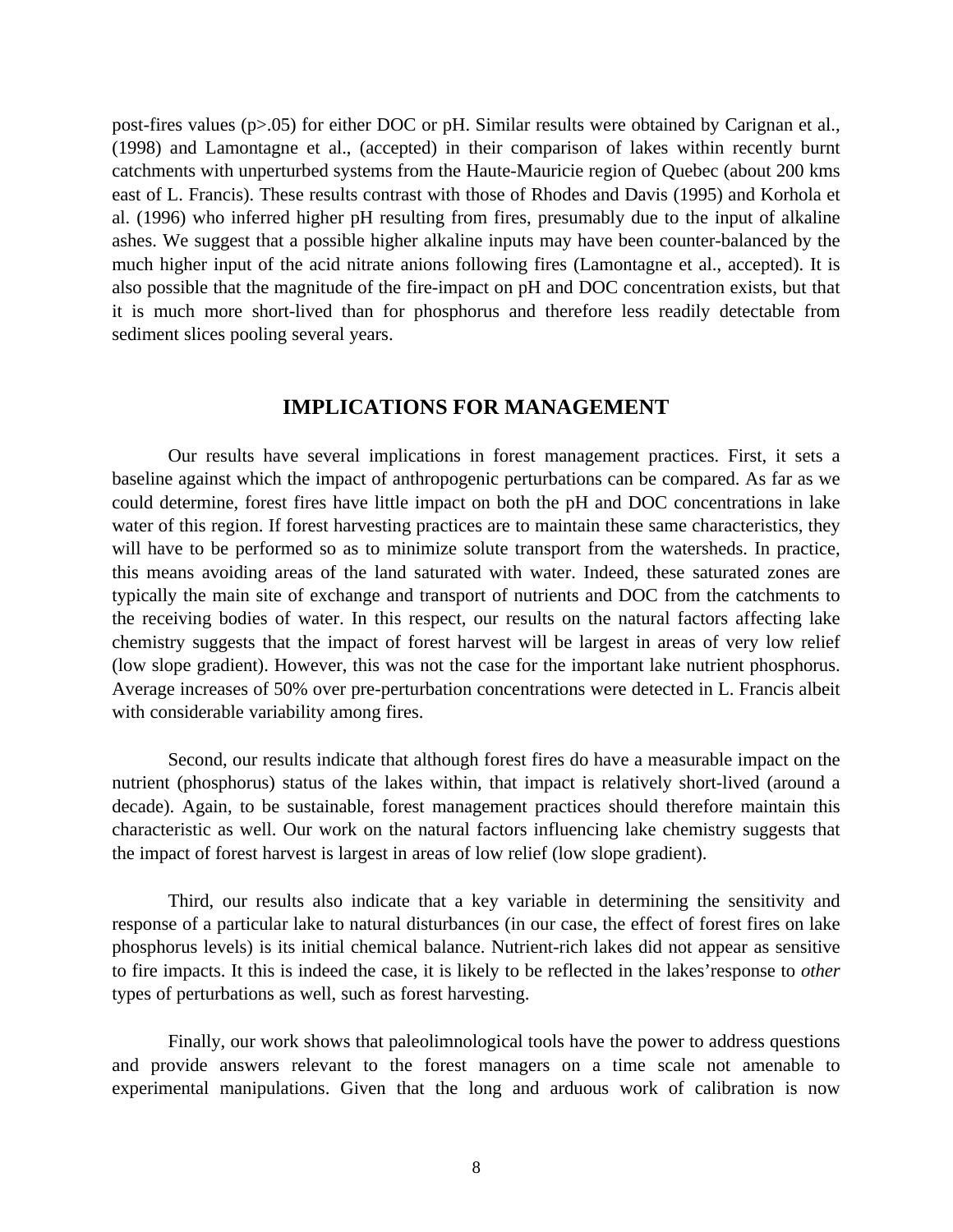completed, these diatom-lake chemistry relationships can then be transported and applied to lakes with other catchment characteristics and therefore assess the generality of our claims.

All these considerations should be taken into account in forest management decisions.

# **CONCLUSIONS**

In conclusion, we have shown that it is possible to establish quantitative relationships between diatom assemblages and lake chemical characteristics. Once established, these relationships can be used to infer past changes in the chemistry of lakes from changes in the specific composition of the diatom assemblages through time. Using this approach, we were able to show that although forest fires had little impact on the pH and DOC concentration, fires did produce a marked increase in the important lake nutrient phosphorus. On average, P increased by 50% relative to pre-fire levels and remained elevated for about a decade. In addition, the relative impact of fires on lake nutrient concentration seems to be greatest when the lake is oligotrophic and lessens as the lake progressively becomes richer. Effective forest management should be practiced so as to maintain similar catchment-lake interactions.

# **REFERENCES**

- Battarbee, R.W., 1973. A new method for the estimation of absolute microfossil numbers, with reference especially to diatoms. Limnol. Oceanogr*.*, vol 18, pp 647-653.
- Battarbee, R.W., 1986. Diatom analysis. *In:* Handbook of Holocene palaeocology and Palaeohydrol-ogy, chap.26. Berglund, B.E., editor. John Wiley & Sons Ltd Publishers., pp 647-653.
- Bayley, S.E, Schindler, D.W., Beaty, K.G., Parker, B.R., Stainton, M.P., 1992. Effects of multiple fires on nutrient yields from streams draining Boreal Forest and fen watersheds : nitrogen and phosphorus. Can. J. Fish. Aquat. Sci. vol 49, pp 584-596.
- Bergeron, Y., 1991. The influence of island and mainland lakeshore fire regimes. Ecology*,* 72 (6), pp 1980-1992.
- Bergeron, Y., and Dubuc, M., 1989. Succession in the southern part of the canadian boreal forest. Vegetatio, vol 79, pp 51-63.
- Birks, H.J.B., 1994. The importance of pollen and diatom taxonomic precision in quantitative palaeoenvironmental reonstructions. Paleobot. Palynol*.* , vol 83, pp 107-117.
- Carcaillet, C., Richard, P.J.C., Frechette, B., and Prairie, Y.T. Discrepancy between laminae counting and a 210Pb + AMS 14C Holocene chronology in a kettle lake from the Eastern Canadian Shield. Submitted to J. Paleolim.
- Carcaillet, C., Richard, P.J.C., Frechette, B., Bergeron, Y., Gauthier, S., and Prairie, Y.T. Fire frequency change at BC 200 in eastern Canada.